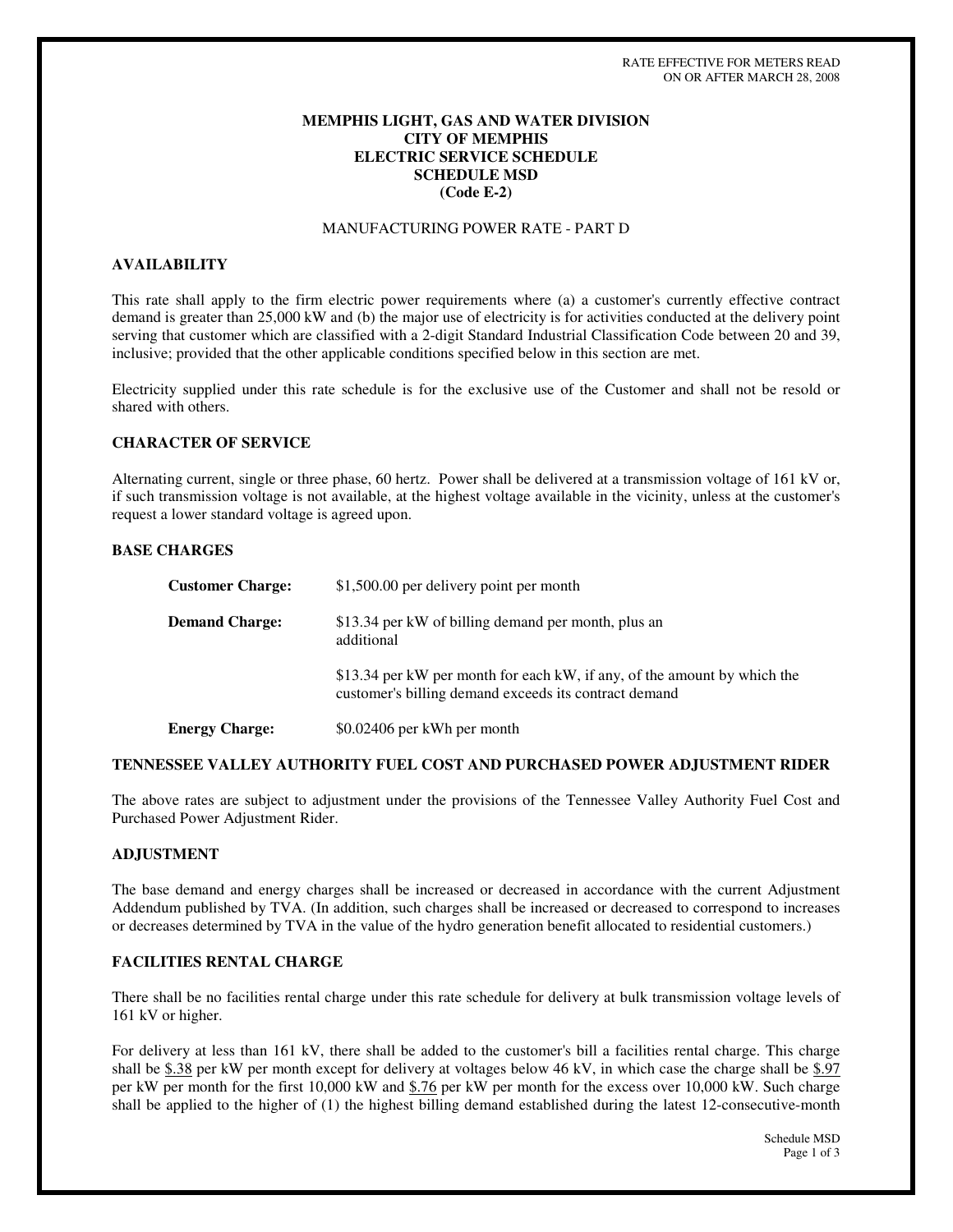period or (2) the customer's currently effective contract demand and shall be in addition to all other charges under this rate schedule, including minimum bill charges.

# **REACTIVE DEMAND CHARGES**

If the reactive demand (in KVAR) is lagging during the 30-consecutive-minute period beginning or ending on a clock hour of the month in which the customer's highest metered demand occurs, there shall be added to the customer's bill a reactive charge of \$1.46 per KVAR of the amount, if any, by which the reactive demand exceeds 33 percent of such metered demand. If the reactive demand (in KVAR) is leading during the 30 consecutive minute period beginning or ending on a clock hour of the month in which the customer's lowest metered demand (excluding any metered demands which are less than 25 percent of the highest metered demand) occurs, there shall be added to the customer's bill a reactive charge of \$1.14 per KVAR of the amount of reactive demand. Such charges shall be in addition to all other charges under this rate schedule, including minimum bill charges.

# **DETERMINATION OF DEMAND**

Division shall meter the demands in kW of all customers served under this rate schedule. The metered demand for any month shall be the highest average during any 30-consecutive-minute period beginning or ending on a clock hour of the month of the load metered in kW, and such amount shall be used as the billing demand, except that the billing demand for any month shall in no case be less than the sum of (1) 30 percent of the first 5,000 kW and (2) 40 percent of the next 20,000 kW and (3) 50 percent of the next 25,000 kW, (4) 60 percent of the next 50,000 kW, (5) 70 percent of the next 100,000 kW, (6) 80 percent of the next 150,000 kW, and (7) 85 percent of all kW in excess of 350,000 kW of the higher of the currently effective contract demand or the highest billing demand established during the preceding 12 months.

## **MINIMUM MONTHLY BILL**

The monthly bill under this rate schedule, excluding any facilities rental charges and any reactive charges, shall not be less than the sum of (1) the base customer charge, (2) the base demand charge, as adjusted (but excluding the additional portion thereof applicable to excess of billing

demand over contract demand) applied to the customer's billing demand, and (3) the base energy charge, as adjusted, applied to the customer's energy takings.

Division may require minimum bills higher than those stated above.

# **CONTRACT REQUIREMENT**

Division shall require contracts for all service provided under this rate schedule. The contract shall be for an initial term of at least 5 years and any renewals or extensions of the initial contract shall be for a term of at least 5 years. The contract shall have provision for termination after the initial term or at any time during the second term upon at least 3 years' written notice. After 10 years of service, any such contract for the renewal or extension of service may provide for termination upon not less than 16 months' notice. The customer shall contract for its maximum requirements, which shall not exceed the amount of power capable of being used by customer, and Division shall not be obligated to supply power in greater amount at any time than the customer's currently effective contract demand. If the customer uses any power other than that supplied by Division under this rate schedule, the contract may include other special provisions. The rate schedule in any power contract shall be subject to adjustment, modification, change, or replacement from time to time as provided under the power contract between Division and TVA.

# **PAYMENT**

Above rates and charges are net. In the event that any bill is not paid on or before the delinquent date shown on bill, there shall be added to the bill an amount equal to 5 percent on the first \$250.00 of the bill plus one percent on any portion of the bill exceeding \$250.00; to any amount remaining unpaid 30 days after the delinquent date of the bill, there shall be added a penalty of one percent, and an additional one percent shall be added at the end of each successive 30-day period until the amount is paid in full.